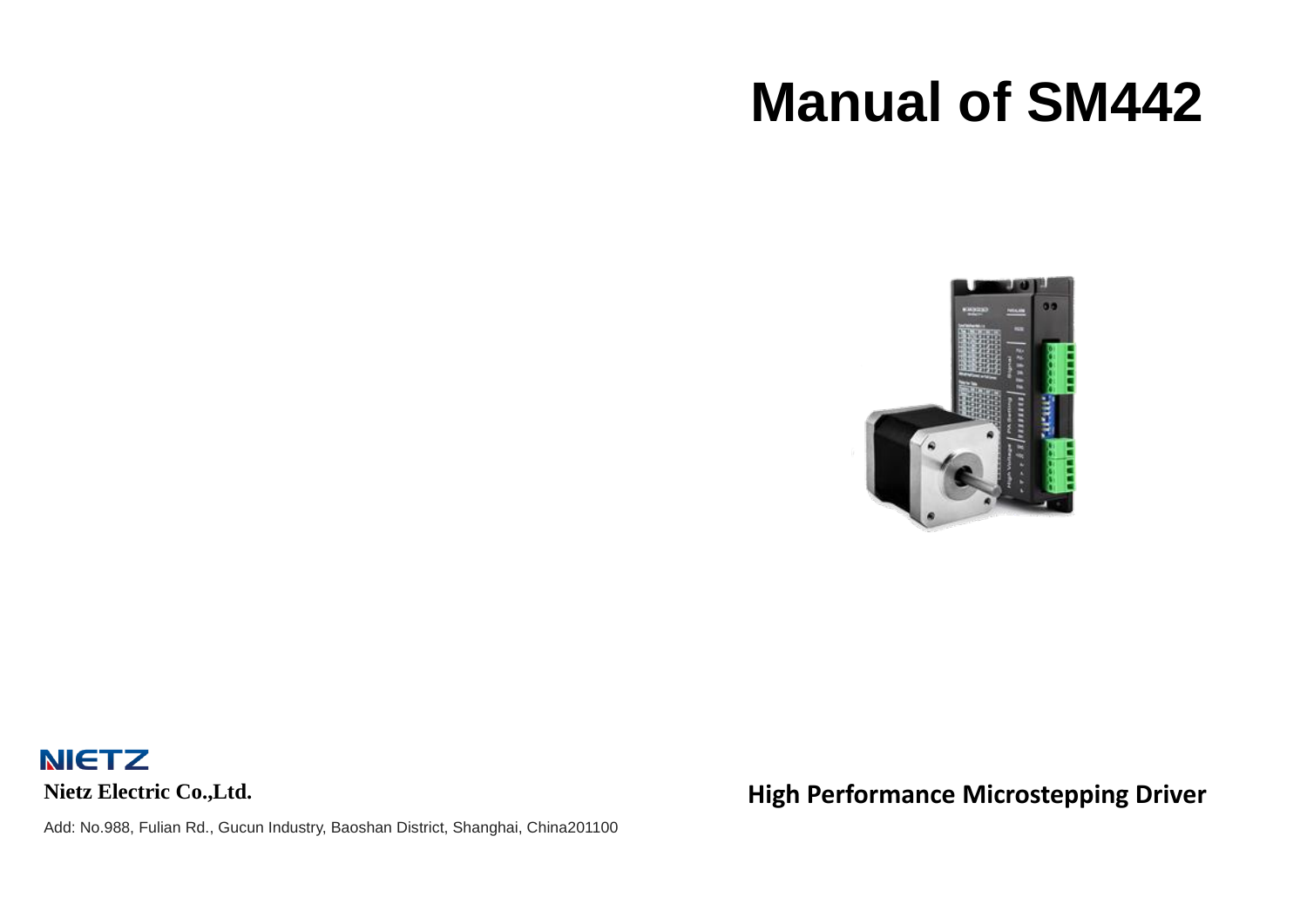#### **CATALOG**

| Electrical Specifications (and all announcement control of the control of the control of the Electrical Specifications (and the control of the control of the control of the control of the control of the control of the cont |
|--------------------------------------------------------------------------------------------------------------------------------------------------------------------------------------------------------------------------------|
|                                                                                                                                                                                                                                |
|                                                                                                                                                                                                                                |
|                                                                                                                                                                                                                                |
|                                                                                                                                                                                                                                |
|                                                                                                                                                                                                                                |
|                                                                                                                                                                                                                                |
|                                                                                                                                                                                                                                |
|                                                                                                                                                                                                                                |
|                                                                                                                                                                                                                                |
|                                                                                                                                                                                                                                |
|                                                                                                                                                                                                                                |
|                                                                                                                                                                                                                                |
|                                                                                                                                                                                                                                |
|                                                                                                                                                                                                                                |
|                                                                                                                                                                                                                                |
|                                                                                                                                                                                                                                |
|                                                                                                                                                                                                                                |
|                                                                                                                                                                                                                                |
|                                                                                                                                                                                                                                |
|                                                                                                                                                                                                                                |

#### <span id="page-1-0"></span>**1. Introduction**

#### <span id="page-1-1"></span>◆ **Introduction**

The SM442 is a versatility fully digital stepping driver based on a DSP with advanced control algorithm. The SM442 is the next generation of digital stepping motor controls. It brings a unique level of system smoothness, providing optimum torque and nulls mid-range instability. The driven motors can run with much smaller noise, lower heating, smoother movement than most of the drivers in the markets. Its unique features make the SM442 an ideal solution for applications that require low-speed smoothness. Compared to the SM442, the SM442 makes the motor run into higher speed and the user can configure the standstill current in the software. What's more, a pulse filter (smoother) has been built into the SM442.

#### <span id="page-1-2"></span>◆ **Features**

- · Supply voltage to +36 VDC;
- · Output current programmable, from 0.71A to3A;
- · Pulse input frequency;
- · 15 selectable resolutions up to 25,600 steps/rev;
- · TTL compatible and optically isolated input;
- · Pure-sinusoidal current control technology;
- · Self-adjustment technology;
- · Support PUL/DIR;
- · Short-voltage, over-voltage, over-current protections;
- · Automatic idle-current reduction.

#### <span id="page-1-3"></span>◆ **Applications**

Suitable for a wide range of stepping motors, from NEMA size 14 to 23. It can be used in various kinds of machines, such as X-Y tables, engraving machines, labeling machines, laser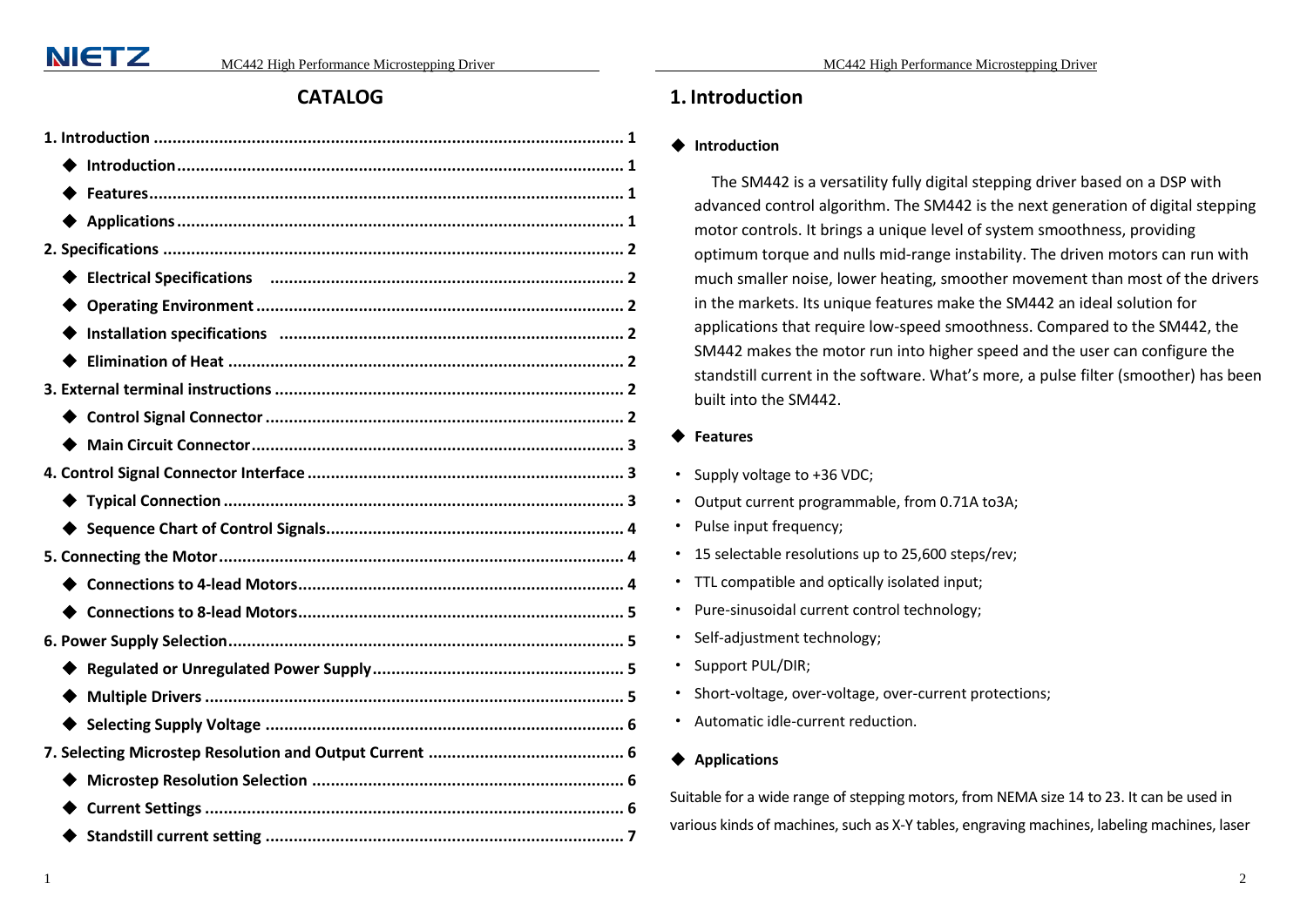cutters, pick-place devices, and so on. Particularly adapt to the applications desired with low noise, low heating, high speed and high precision.

#### <span id="page-2-0"></span>**2. Specifications**

#### <span id="page-2-1"></span>◆ **Electrical Specifications (Tj = 25**℃**/77**℉**)**

| Parameters            | Min            | <b>Typical</b>    | Max      |
|-----------------------|----------------|-------------------|----------|
| Output current        | 0.71A          |                   | 3.0A     |
| Supply voltage        | $+20VDC$       |                   | $+36VDC$ |
| Logic signal current  | 7mA            | 10 <sub>m</sub> A | 16 mA    |
| Pulse input frequency | IJ             |                   | 300 kHz  |
| Isolation resistance  | 500 M $\Omega$ |                   |          |

#### <span id="page-2-2"></span>**Operating Environment**

<span id="page-2-3"></span>

| Environment                  | Avoid dust, oil fog and corrosive gases |
|------------------------------|-----------------------------------------|
| <b>Ambient Temperature</b>   | $0^{\circ}$ C $-50^{\circ}$ C           |
| Humidity                     | $40\%$ RH $-90\%$ RH                    |
| <b>Operating Temperature</b> | $70^{\circ}$ C Max                      |
| Vibration                    | $5.9m/s2$ Max                           |
| Storage Temperature          | $-20^{\circ}$ C $-65^{\circ}$ C         |

◆ **Installation specifications (unit: mm [inch])**



Figure 1: Installation specifications

- <span id="page-2-4"></span>◆ **Elimination of Heat**
- · Driver's reliable working temperature should be <70℃(158℉), and motor working temperature should be <80℃(176°F);
- · It is recommended to use automatic idle-current mode, namely current automatically reduce to 60% when motor stops, so as to reduce driver heating and motor heating;
- · It is recommended to mount the driver vertically to maximize heat sink area. Use forced cooling method to cool the system if necessary.

#### <span id="page-2-5"></span>**3. External terminal instructions**

<span id="page-2-6"></span>◆ **Control Signal Connector**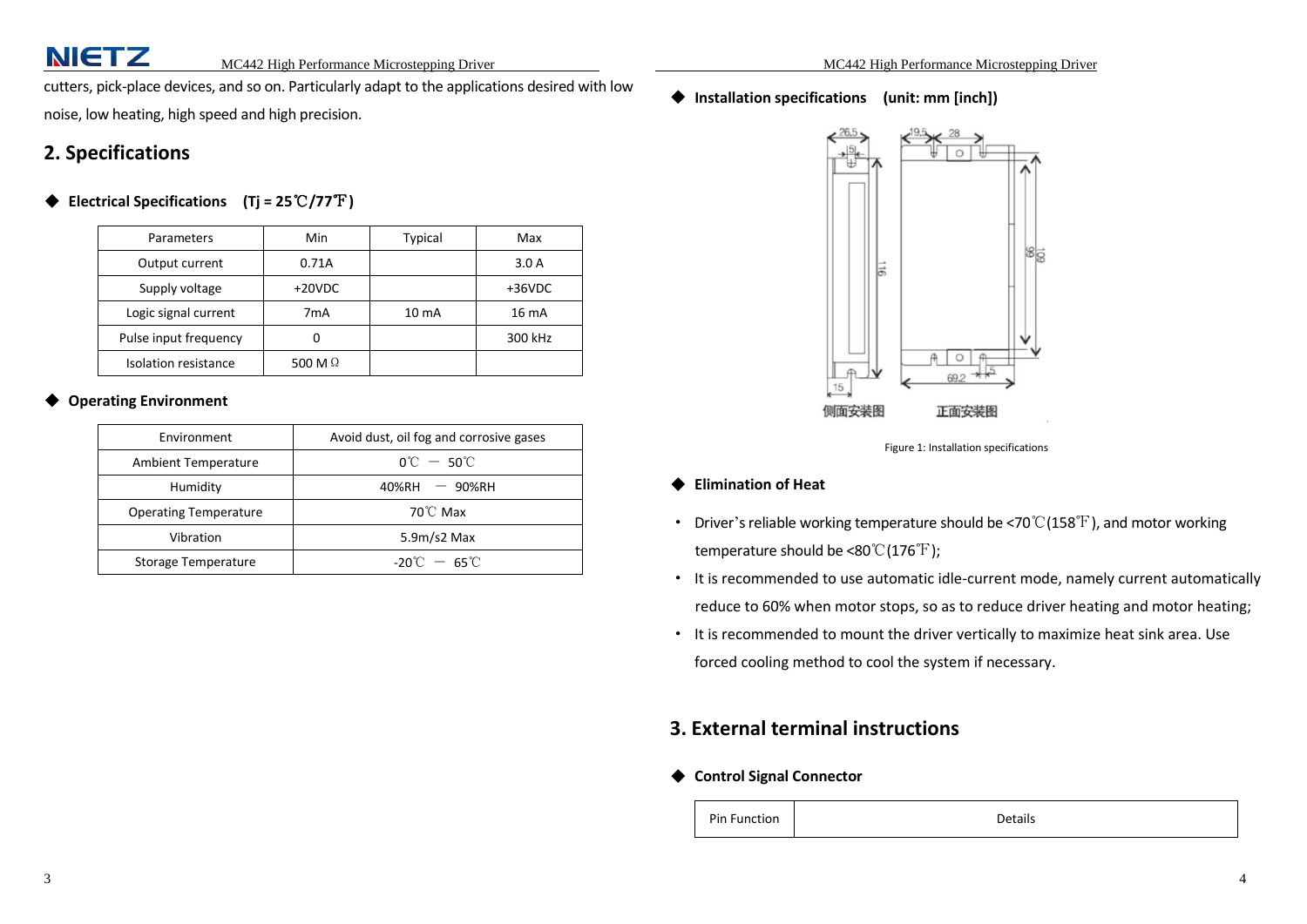|                                                     |                                                                              | MC442 High Performance Microstepping Driver                                                                                                          |  |  |  |
|-----------------------------------------------------|------------------------------------------------------------------------------|------------------------------------------------------------------------------------------------------------------------------------------------------|--|--|--|
|                                                     | PUL+                                                                         | Pulse signal: In single pulse (pulse/direction) mode, this input represents<br>pulse signal, each rising or falling edge active; 4-5V when PUL-HIGH, |  |  |  |
|                                                     |                                                                              | 0-0.5V when PUL-LOW. For reliable response, pulse width should be longer                                                                             |  |  |  |
|                                                     | than 1.5 $\mu$ s. Series connect resistors for current-limiting when +12V or |                                                                                                                                                      |  |  |  |
| PUL-<br>+24V used. The same as DIR and ENA signals. |                                                                              |                                                                                                                                                      |  |  |  |
|                                                     |                                                                              | DIR signal: In single-pulse mode, this signal has low/high voltage levels,                                                                           |  |  |  |
|                                                     | $DIR+$                                                                       | representing two directions of For reliable motion response, DIR signal                                                                              |  |  |  |
|                                                     | should be ahead of PUL signal by $5 \mu s$ at least. 4-5V when DIR-HIGH,     |                                                                                                                                                      |  |  |  |
|                                                     | 0-0.5V when DIR-LOW. Please note that rotation direction is also related to  |                                                                                                                                                      |  |  |  |
|                                                     | DIR-                                                                         | motor-driver wiring match. Exchanging the connection of two wires for a                                                                              |  |  |  |
|                                                     | coil to the driver will reverse motion direction.                            |                                                                                                                                                      |  |  |  |
|                                                     |                                                                              | Enable signal: This signal is used for enabling/disabling the driver. High                                                                           |  |  |  |
| ENA+                                                |                                                                              | level (NPN control signal, PNP and Differential control signals are on the                                                                           |  |  |  |
|                                                     |                                                                              | contrary, namely Low level for enabling.) for enabling<br>the                                                                                        |  |  |  |
|                                                     | ENA-                                                                         | driver and low level for disabling the driver. Usually left                                                                                          |  |  |  |
|                                                     |                                                                              | UNCONNECTED (ENABLED).                                                                                                                               |  |  |  |

#### <span id="page-3-0"></span>**Main Circuit Connector**

NICT7

| Pin Function | <b>Details</b>                                                         |
|--------------|------------------------------------------------------------------------|
| $+V$         | Power supply, 18~36VDC, Including voltage fluctuation and EMF voltage. |
| <b>GND</b>   | Power Ground.                                                          |
| A+, A-       | Motor Phase A                                                          |
| B+, B-       | Motor Phase B                                                          |

### <span id="page-3-1"></span>**4. Control Signal Connector Interface**

The SM442 can accept differential and single-ended inputs (including open-collector and PNP output). The SM442 has 3 optically isolated logic inputs which are located on connector P1 to accept line driver control signals. These inputs are isolated to minimize or eliminate electrical noises coupled onto the drive control signals. Recommend use line driver control signals to increase noise immunity of the driver in interference

MC442 High Performance Microstepping Driver

environments. In the following figures, connections to open-collector and PNP signals are illustrated.



Figure 2: Connectionsto open-collector signal (common-anode)



<span id="page-3-2"></span>Figure 3: Connection to PNP signal (common-cathode)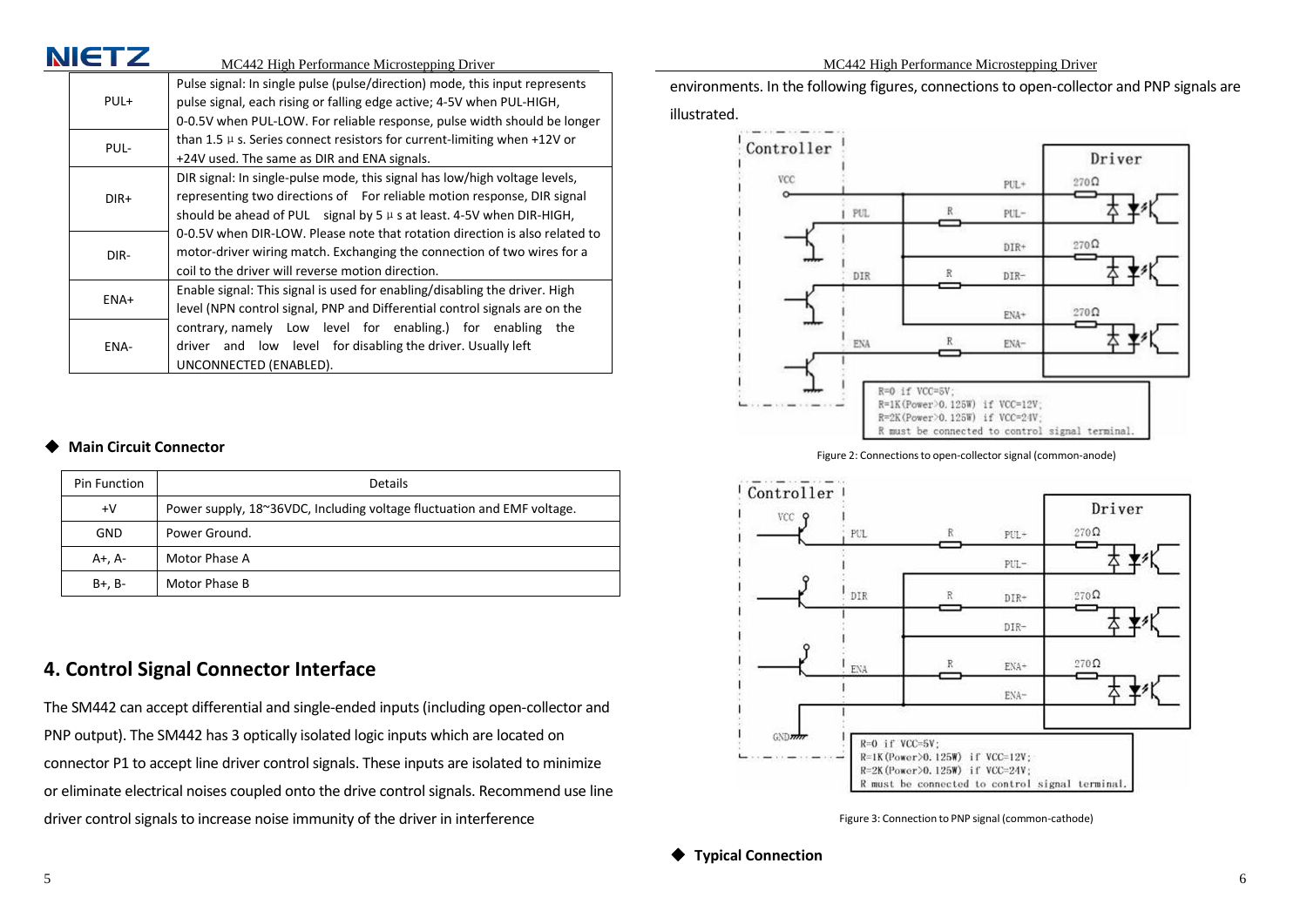A complete stepping system should include stepping motor, stepping driver, power

supply and controller (pulse generator). A typical connection is shown as figure 4.



Figure 4: Typical connection

#### <span id="page-4-0"></span>**Sequence Chart of Control Signals**

In order to avoid some fault operations and deviations, PUL, DIR and ENA should abide by some rules, shown as following diagram:



Figure 5: Sequence chart of controlsignals

#### **Remark:**

- · t1: ENA must be ahead of DIR by at least 5 s. Usually, ENA+ and ENA- are NC (not connected). See "Connector P1 Configurations" for more information.
- · t2: DIR must be ahead of PUL effective edge by 5 s to ensure correct direction;
- · t3: Pulse width not less than 1.5 s;
- · t4: Low level width not less than 1.5 s.

#### <span id="page-4-1"></span>**4. Connecting the Motor**

The M442 can drive any 2-pahse and 4-pahse hybrid stepping motors.

#### <span id="page-4-2"></span>◆ **Connections to 4-lead Motors**

4 lead motors are the least flexible but easiest to wire. Speed and torque will depend on winding inductance. In setting the driver output current, multiply the specified phase current by 1.4 to determine the peak output current.



Figure 6: 4-lead MotorConnections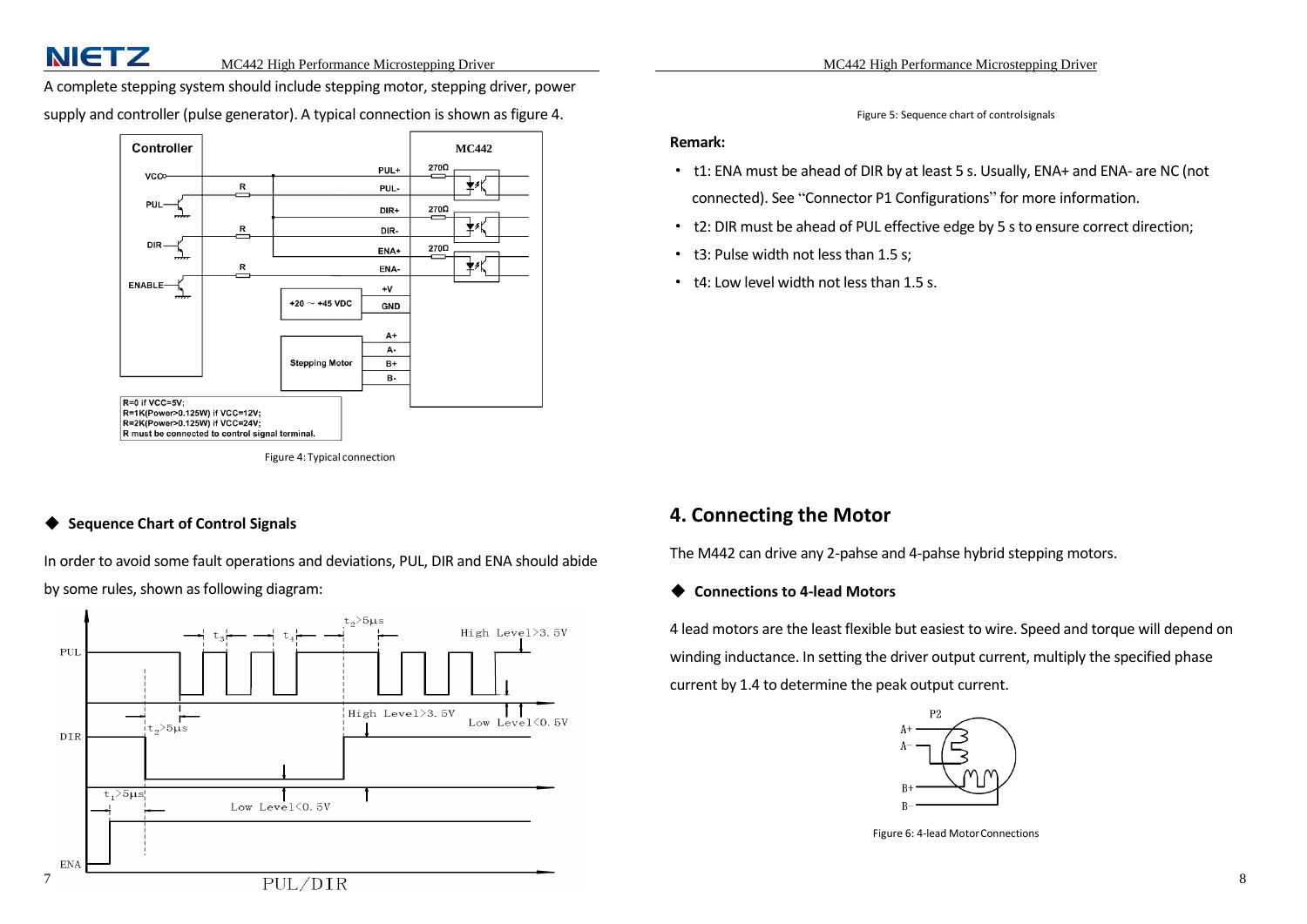**NIETZ** 

#### <span id="page-5-0"></span>**Connections to 8-lead Motors**

8 lead motors offer a high degree of flexibility to the system designer in that they may be connected in series or parallel, thus satisfying a wide range of applications.

#### · **Series Connections**

A series motor configuration would typically be used in applications where a higher torque at lower speeds is required. Because this configuration has the most inductance, the performance will start to degrade at higher speeds. In series mode, the motors should also be run at only 70% of their rated current to prevent over heating.



Figure 7: 8-lead motor seriesconnections

#### · **Parallel Connections**

An 8 lead motor in a parallel configuration offers a more stable, but lower torque at lower speeds. But because of the lower inductance, there will be higher torque at higher speeds. Multiply the per phase (or unipolar) current rating by 1.96, or the bipolar current rating by 1.4, to determine the peak output current.



Figure 8: 8-lead motor parallelconnections

#### <span id="page-5-1"></span>**5. Power Supply Selection**

The SM442 can match medium and small size stepping motors (from NEMA frame size 14 to 23) made by NIETZ or other motor manufactures around the world. To achieve good driving performances, it is important to select supply voltage and output current properly. Generally speaking, supply voltage determines the high speed performance of the motor, while output current determines the output torque of the driven motor (particularly at lower speed). Higher supply voltage will allow higher motor speed to be achieved, at the price of more noise and heating. If the motion speed requirement is low, it's better to use lower supply voltage to decrease noise, heating and improve reliability.

#### <span id="page-5-2"></span>◆ **Regulated or Unregulated Power Supply**

Both regulated and unregulated power supplies can be used to supply the driver. However, unregulated power supplies are preferred due to their ability to withstand current surge. If regulated power supplies (such as most switching supplies.) are indeed used, it is important to have large current output rating to avoid problems like current clamp, for example using 4A supply for 3A motor-driver operation. On the other hand, if unregulated supply is used, one may use a power supply of lower current rating than that of motor (typically 50% $\sim$ 70% of motor current). The reason is that the driver draws current from the power supply capacitor of the unregulated supply only during the ON duration of the PWM cycle, but not during the OFF duration. Therefore, the average current

withdrawn from power supply is considerably less than motor current. For example, two 3A motors can be well supplied by one power supply of 4A rating.

#### <span id="page-5-3"></span>◆ **Multiple Drivers**

It is recommended to have multiple drivers to share one power supply to reduce cost, if the supply has enough capacity. To avoid cross interference, DO NOT daisy-chain the power supply input pins of the drivers. (Instead, please connect them to power supply separately.)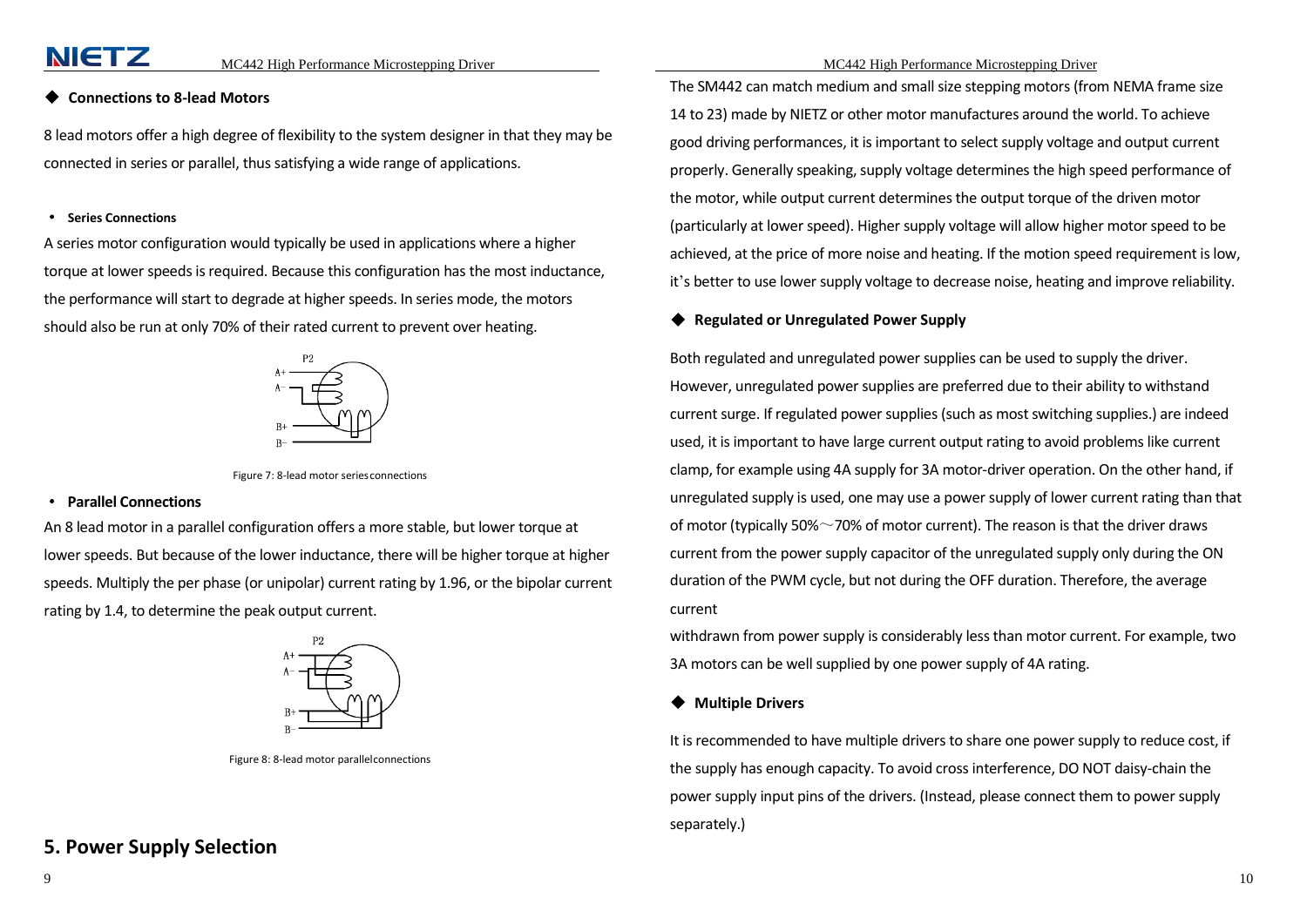## **NIETZ**

#### <span id="page-6-0"></span>**Selecting Supply Voltage**

The power MOSFETS inside the M442 can actually operate within  $+20$   $\sim$   $+36$ VDC, including power input fluctuation and back EMF voltage generated by motor coils during motor shaft deceleration. Higher supply voltage can increase motor torque at higher speeds, thus helpful for avoiding losing steps. However, higher voltage may cause bigger motor vibration at lower speed, and it may also cause over-voltage protection or even driver damage. Therefore, it is suggested to choose only sufficiently high supply voltage for intended applications, and it is suggested to use power supplies with theoretical output voltage of  $+20$   $\sim$   $+36$ VDC, leaving room for power fluctuation and back-EMF.

#### <span id="page-6-1"></span>**6. Selecting Microstep Resolution and Output Current**

This driver uses an 8-bit DIP switch to set microstep resolution, and motor operating current, as shown below:



Half/Full Current Mode

<span id="page-6-2"></span>**Microstep Resolution Selection** 

Microstep resolution is set by SW5, 6, 7, 8 of the DIP switch as shown in the following table:

| Microstep      | Steps/rev.(for 1.8° motor) | SW <sub>5</sub> | SW <sub>6</sub> | SW7        | SW8        |
|----------------|----------------------------|-----------------|-----------------|------------|------------|
| $\overline{2}$ | 400                        | <b>OFF</b>      | ON              | ON         | ON         |
| 4              | 800                        | ON              | <b>OFF</b>      | ON         | ON         |
| 8              | 1600                       | <b>OFF</b>      | <b>OFF</b>      | ON         | ON         |
| 16             | 3200                       | ON              | ON              | <b>OFF</b> | ΟN         |
| 32             | 6400                       | <b>OFF</b>      | ON              | <b>OFF</b> | ON         |
| 64             | 12800                      | ON              | <b>OFF</b>      | <b>OFF</b> | ON         |
| 128            | 25600                      | <b>OFF</b>      | <b>OFF</b>      | OFF        | ON         |
| 5              | 1000                       | ON              | ON              | ON         | OFF        |
| 10             | 2000                       | <b>OFF</b>      | ON              | ON         | <b>OFF</b> |
| 20             | 4000                       | ON              | <b>OFF</b>      | ON         | <b>OFF</b> |
| 25             | 5000                       | <b>OFF</b>      | <b>OFF</b>      | ON         | <b>OFF</b> |
| 40             | 8000                       | ON              | ON              | <b>OFF</b> | <b>OFF</b> |
| 50             | 10000                      | <b>OFF</b>      | ON              | <b>OFF</b> | OFF        |
| 100            | 20000                      | ON              | <b>OFF</b>      | <b>OFF</b> | <b>OFF</b> |
| 125            | 25000                      | <b>OFF</b>      | <b>OFF</b>      | <b>OFF</b> | OFF        |

#### <span id="page-6-3"></span>◆ **Current Settings**

For a given motor, higher driver current will make the motor to output more torque, but at the same time causes more heating in the motor and driver. Therefore, output current is generally set to be such that the motor will not overheat for long time operation. Since parallel and serial connections of motor coils will significantly change resulting inductance and resistance, it is therefore important to set driver output current depending on motor phase current, motor leads and connection methods. Phase current rating supplied by motor manufacturer is important in selecting driver current, however the selection also depends on leads and connections.

The first three bits (SW1, 2, 3) of the DIP switch are used to set the dynamic current. Select a setting closest to your motor's required current.

|  | <b>Peak Current</b> | <b>RMS Current</b> | SW1 | SW2 | SW3 |
|--|---------------------|--------------------|-----|-----|-----|
|--|---------------------|--------------------|-----|-----|-----|